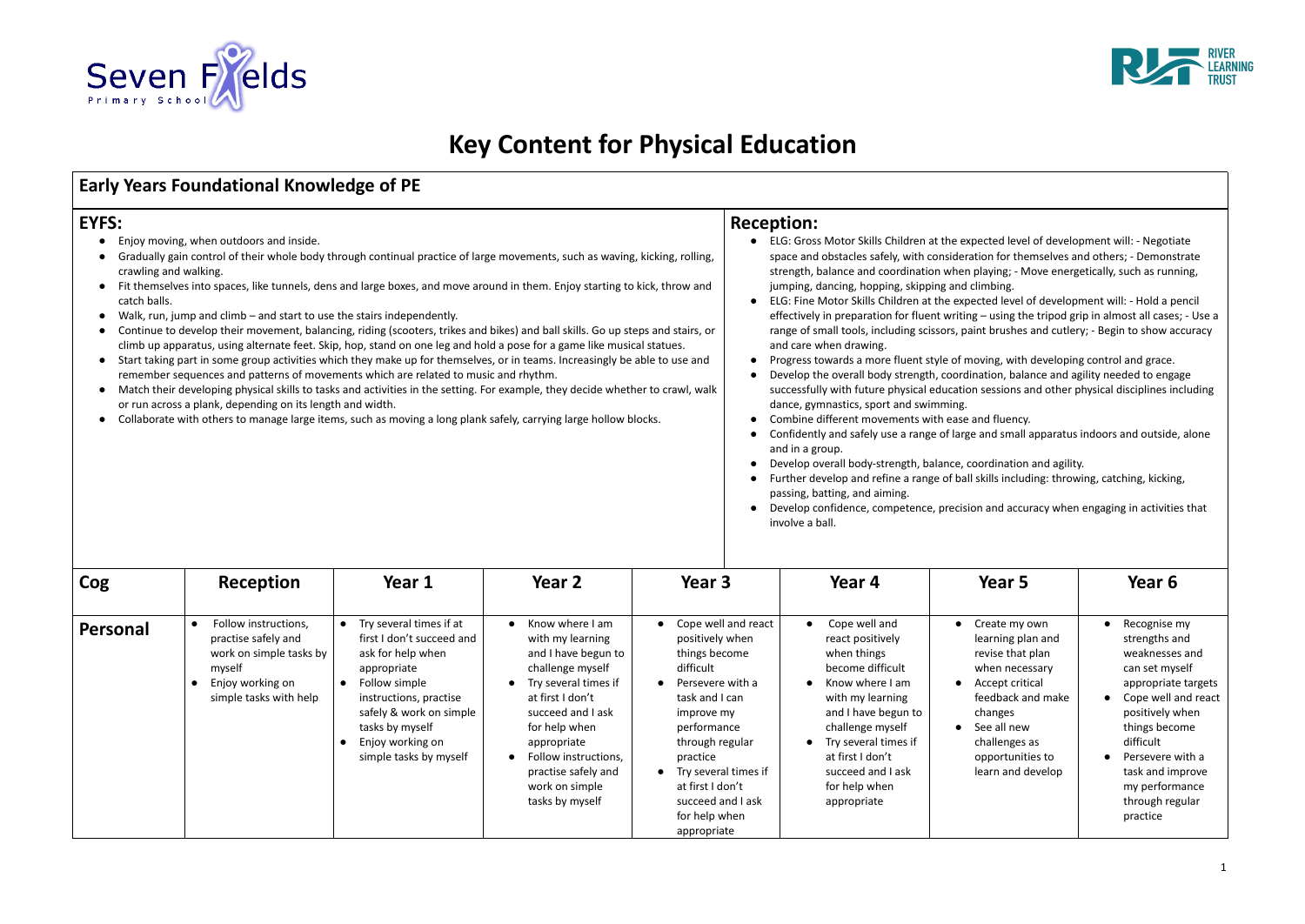| <b>Social</b><br>Cognitive | Work sensibly with<br>$\bullet$<br>others, taking turns<br>and sharing<br>Play with others<br>$\bullet$<br>and take turns and<br>share with help<br>Understand and<br>follow simple rules<br>and can name<br>some things I am | • help, praise and<br>encourage others in<br>their learning<br>Working sensibly<br>with others, taking<br>turns & sharing<br>Play with other and<br>take turns and<br>share with help<br>Begin to order<br>instructions,<br>movements & skills<br>Understand & | Show patience and<br>$\bullet$<br>support others,<br>listening well to<br>them about our<br>work<br>Help praise and<br>$\bullet$<br>encourage others in<br>their learning<br>Work sensibly with<br>$\bullet$<br>others, taking turns<br>and sharing<br>Understand the<br>$\bullet$<br>simple tactics of<br>attacking and<br>defending | • Cooperate well<br>with others and<br>give helpful<br>feedback<br>• Help organise roles<br>and responsibilities<br>and guide a small<br>group through a<br>task<br>• Help praise and<br>encourage others in<br>their learning<br>• Understand ways<br>(criteria) to judge<br>performance and<br>identify specific | Cooperate well<br>with others and<br>give helpful<br>feedback<br>Show patience and<br>support others,<br>listening well to<br>them about our<br>work<br>Be happy to show<br>and tell them about<br>my ideas<br>Understand ways<br>(criteria) to judge<br>performance and I<br>can identify specific | Involve others and<br>$\bullet$<br>motivate those<br>around me to<br>perform better<br>Give and receive<br>$\bullet$<br>sensitive feedback<br>to improve myself<br>and others.<br>Negotiate and<br>$\bullet$<br>collaborate<br>appropriately<br>Review, analyse and<br>evaluate my own<br>and others'<br>strengths and | • Negotiate and<br>collaborate<br>appropriately<br>• Cooperate well<br>with others and<br>give helpful<br>feedback<br>Help organise roles<br>and responsibilities<br>and guide a small<br>group through a<br>task<br>Review, analyse and<br>evaluate my own<br>and others'<br>strengths and                                                                       |
|----------------------------|-------------------------------------------------------------------------------------------------------------------------------------------------------------------------------------------------------------------------------|----------------------------------------------------------------------------------------------------------------------------------------------------------------------------------------------------------------------------------------------------------------|---------------------------------------------------------------------------------------------------------------------------------------------------------------------------------------------------------------------------------------------------------------------------------------------------------------------------------------|--------------------------------------------------------------------------------------------------------------------------------------------------------------------------------------------------------------------------------------------------------------------------------------------------------------------|-----------------------------------------------------------------------------------------------------------------------------------------------------------------------------------------------------------------------------------------------------------------------------------------------------|------------------------------------------------------------------------------------------------------------------------------------------------------------------------------------------------------------------------------------------------------------------------------------------------------------------------|-------------------------------------------------------------------------------------------------------------------------------------------------------------------------------------------------------------------------------------------------------------------------------------------------------------------------------------------------------------------|
|                            | good at<br>Follow simple<br>instructions                                                                                                                                                                                      | follow simple rules<br>Follow simple<br>instructions                                                                                                                                                                                                           | Begin to order<br>$\bullet$<br>instructions,<br>movements and<br>skills<br>Understand and<br>$\bullet$<br>follow simple rules<br>and name some<br>things I am good at                                                                                                                                                                 | parts to continue to<br>work upon.<br>• Understand the<br>simple tactics of<br>attacking and<br>defending.<br>• Begin to order<br>instructions,<br>movements and<br>skills                                                                                                                                         | parts to continue to<br>work upon<br>Use my awareness<br>of space and others<br>to make good<br>decisions<br>With help recognise<br>similarities and<br>differences in<br>performance and<br>explain why<br>someone is working<br>or performing well                                                | weaknesses and<br>read and react to<br>different game<br>situations as they<br>develop<br>Have clear ideas of<br>how to develop my<br>own and others'<br>work<br>Use my awareness<br>$\bullet$<br>of space and others<br>to make good<br>decisions                                                                     | weaknesses and I<br>can read and react<br>to different game<br>situations as they<br>develop<br>Recognise and<br>suggest patterns of<br>play which will<br>increase chances of<br>success and<br>develop methods<br>to outwit<br>opponents<br>Understand ways<br>(criteria) to judge<br>performance and<br>identify specific<br>parts to continue to<br>work upon |
| <b>Creative</b>            | Explore and<br>$\bullet$<br>describe different<br>movements<br>Observe and copy<br>$\bullet$<br>others                                                                                                                        | $\bullet$ Compare my<br>movements & skills<br>with those of<br>others<br>Explore & describe<br>different<br>movements<br>Observe & copy<br>others                                                                                                              | • Make up my own<br>rules and versions<br>of activities<br>Compare my<br>$\bullet$<br>movements and<br>skills with those of<br>others.<br>Select and link<br>$\bullet$<br>movements<br>together to fit a<br>theme                                                                                                                     | • Link actions and<br>develop sequences<br>of movements that<br>express my own<br>ideas<br>• Respond differently<br>to a variety of tasks<br>or music and<br>recognise<br>similarities and<br>differences in                                                                                                       | Change tactics,<br>rules or tasks to<br>make activities<br>more fun or<br>challenging<br>Make up my own<br>rules and versions<br>of activities. can<br>begin to compare<br>my movements and<br>skills with those of<br>others.                                                                      | Effectively disguise<br>$\bullet$<br>what I am about to<br>do next<br>Use variety and<br>$\bullet$<br>creativity to engage<br>an audience<br>Respond<br>$\bullet$<br>imaginatively to<br>different situations,<br>adapting and<br>adjusting my skills,<br>movements or                                                 | Effectively disguise<br>what I am about to<br>do next<br>Link actions and<br>develop sequences<br>of movements that<br>express my own<br>ideas<br>Change tactics,<br>rules or tasks to<br>make activities                                                                                                                                                         |

2

Seven Fields Primary School 2021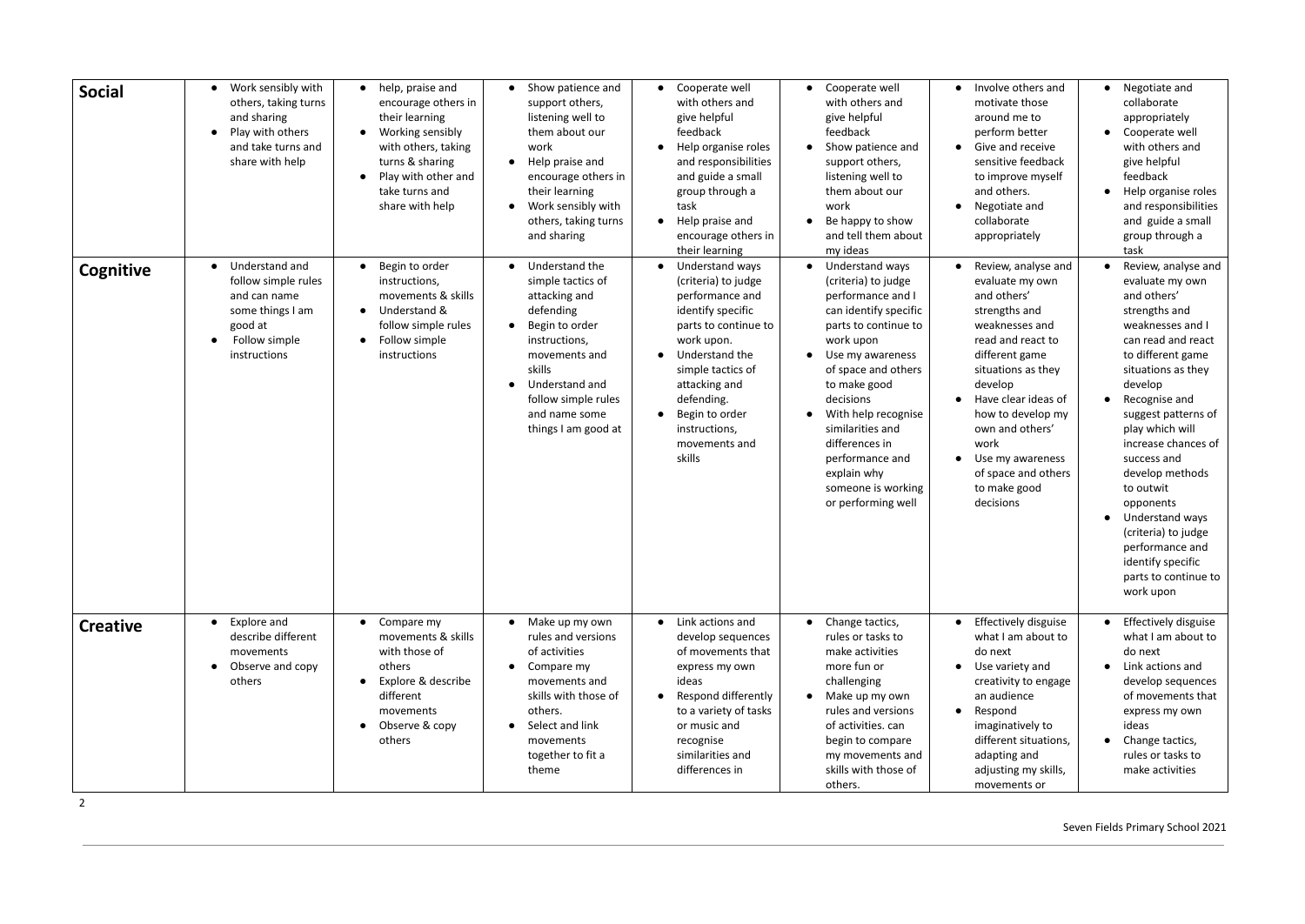| <b>Applying</b><br><b>Physical</b>  | Perform a single<br>$\bullet$<br>skill or movement<br>with some control<br>Perform a small<br>range of skills and<br>link two<br>movements<br>together<br>Move confidently in<br>different ways | Perform a range of<br>skills with some<br>control and<br>consistency.<br>Perform a small<br>range of skills and<br>link two<br>movements<br>together<br>Move confidently in<br>different ways     | Perform and repeat<br>$\bullet$<br>longer sequences<br>with clear shapes<br>and controlled<br>movement<br>Make up my own<br>rules and versions<br>of activities<br>Compare my<br>$\bullet$<br>movements and<br>skills with those of<br>others.<br>Select and link<br>movements<br>together to fit a<br>theme<br>Perform and repeat<br>longer sequences<br>with clear shapes<br>and controlled<br>movement<br>Perform a range of<br>$\bullet$<br>skills with some<br>control and<br>consistency<br>Perform a small<br>$\bullet$<br>range of skills and<br>link two | movements and<br>expression<br>$\bullet$ Compare my<br>movements and<br>skills with those of<br>others.<br>Perform a variety of<br>movements and<br>skills with good<br>body tension.<br>Perform and repeat<br>longer sequences<br>with clear shapes<br>and controlled<br>movement.<br>• Perform a sequence<br>of movements with<br>some changes in<br>level, direction or<br>speed | Select and link<br>movements<br>together to fit a<br>theme<br>Link actions<br>together so that<br>they flow in<br>running, jumping<br>and throwing<br>activities<br>Select and apply a<br>range of skills with<br>good control and<br>consistency<br>Perform a range of<br>skills with some<br>control and<br>consistency | tactics so they are<br>different from or in<br>contrast to others<br>Effectively transfer<br>$\bullet$<br>skills and<br>movements across<br>a range of activities<br>and sports<br>Perform a variety of<br>skills consistently<br>and effectively in<br>challenging or<br>competitive<br>situations<br>Use combinations<br>of skills confidently<br>in sport specific<br>contexts | more fun or<br>challenging<br>Perform a range of<br>skills fluently and<br>accurately in<br>practice situations<br>Perform a variety of<br>movements and<br>skills with good<br>body tension<br>Link actions<br>together so that<br>they flow in<br>running, jumping<br>and throwing<br>activities |
|-------------------------------------|-------------------------------------------------------------------------------------------------------------------------------------------------------------------------------------------------|---------------------------------------------------------------------------------------------------------------------------------------------------------------------------------------------------|-------------------------------------------------------------------------------------------------------------------------------------------------------------------------------------------------------------------------------------------------------------------------------------------------------------------------------------------------------------------------------------------------------------------------------------------------------------------------------------------------------------------------------------------------------------------|-------------------------------------------------------------------------------------------------------------------------------------------------------------------------------------------------------------------------------------------------------------------------------------------------------------------------------------------------------------------------------------|---------------------------------------------------------------------------------------------------------------------------------------------------------------------------------------------------------------------------------------------------------------------------------------------------------------------------|-----------------------------------------------------------------------------------------------------------------------------------------------------------------------------------------------------------------------------------------------------------------------------------------------------------------------------------------------------------------------------------|----------------------------------------------------------------------------------------------------------------------------------------------------------------------------------------------------------------------------------------------------------------------------------------------------|
| <b>Health and</b><br><b>Fitness</b> | Be aware of why<br>$\bullet$<br>exercise is<br>important for good<br>health<br>Be aware of the<br>changes to the way<br>I feel when I<br>exercise                                               | Say how my body<br>feels before, during<br>and after exercise.<br>Use equipment<br>appropriately and<br>move and land<br>safely<br>Be aware of why<br>exercise is<br>important for good<br>health | movements<br>together<br>Describe how and<br>$\bullet$<br>why my body feels<br>during and after<br>exercise<br>Say how my body<br>$\bullet$<br>feels before, during<br>and after exercise<br>Use equipment<br>$\bullet$<br>appropriately and<br>move and land<br>safely                                                                                                                                                                                                                                                                                           | Describe the basic<br>$\bullet$<br>fitness components<br>and explain how<br>often and how long<br>I should exercise to<br>be healthy<br>• Describe how and<br>why my body feels<br>during and after<br>exercise<br>Use equipment<br>appropriately and<br>move and land<br>safely                                                                                                    | Record and monitor<br>how hard I am<br>working<br>Explain why we<br>need to warm up<br>and cool down<br>Use equipment<br>appropriately and<br>move and land<br>safely                                                                                                                                                     | Explain how<br>$\bullet$<br>individuals need<br>different types and<br>levels of fitness to<br>be more effective in<br>their<br>activity/role/event<br>Plan and follow my<br>$\bullet$<br>own basic fitness<br>programme<br>Self select and<br>perform<br>appropriate warm<br>up and cool down<br>activities                                                                      | Identify possible<br>dangers when<br>planning an activity<br>• Describe the basic<br>fitness components<br>and explain how<br>often and how long<br>I should exercise to<br>be healthy<br>Record and monitor<br>how hard I am<br>working                                                           |